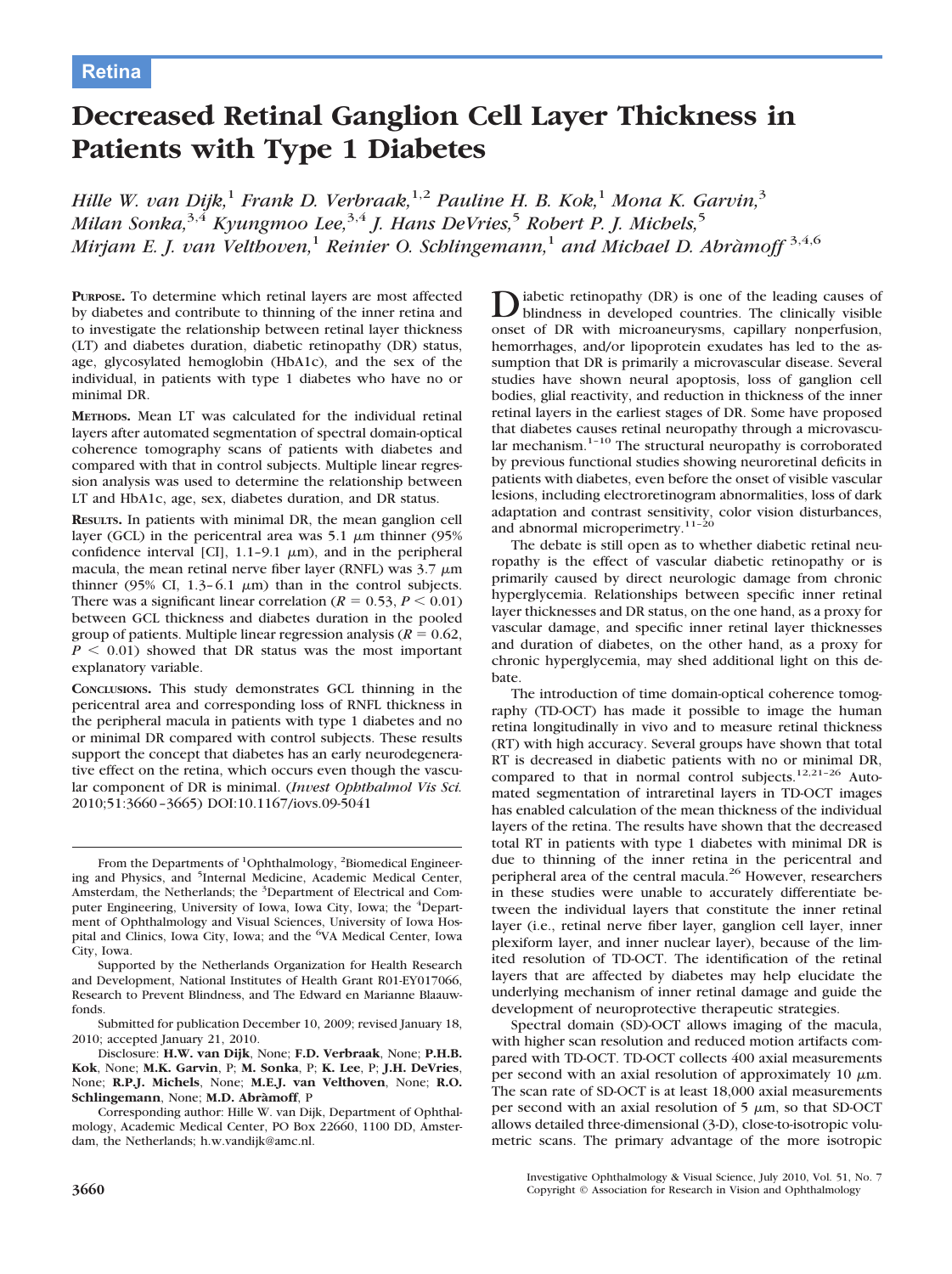imaging in measuring retinal thickness is that fewer assumptions have to be made about the tissue between measured samples, potentially leading to more accurate RT measurements. The high resolution of SD-OCT allows for enhanced definition of the retinal layers. We have recently developed a fully three-dimensional, automated algorithm to segment multiple surfaces in SD-OCT scans in the retina based on differences in refractive index, with an accuracy comparable to that of human experts.<sup>27</sup>

The purpose of this study was twofold: to determine in detail which retinal layers are most affected by diabetes and contribute to the thinning of the inner retina and to investigate the possible relationship between thinning of the inner retina and duration of diabetes mellitus (DM), DR status, age, glycosylated hemoglobin (HbA1c), and the sex of the individual, by using high-resolution SD-OCT and retinal layer segmentation in patients with type 1 diabetes and no or minimal DR compared with normal control subjects.

# **MATERIALS AND METHODS**

#### **Patients**

Patients recruited from the outpatient clinic of the department of Internal Medicine at the Academic Medical Center (University Hospital, Amsterdam, the Netherlands) between July 2004 and June 2005 and participating in an ongoing longitudinal observational study, were asked to participate in this observational cross-sectional study. Normal control subjects were age-matched with patients; did not have a diagnosis of any ocular disease, diabetes, or other systemic disease; and were randomly recruited from persons accompanying patients visiting the outpatient clinic of the Department of Ophthalmology. The study adhered to the tenets of the Declaration of Helsinki. Investigative Review Board approval was obtained at both the AMC and the University of Iowa, and all participants gave written informed consent.

Patients were included if they had a diagnosis of type 1 DM and either no DR or minimal DR, as determined by a retinal specialist through indirect fundoscopy, slit lamp stereo biomicroscopy, and stereoscopic fundus photography. Minimal DR was defined as the presence of at least one microaneurysm and/or hemorrhage in the central retina in the absence of peripheral lesions (stage 2 of the International Clinical Diabetic Retinopathy Disease Severity Scale [IC-DRSS]).<sup>28</sup> No DR was defined as no microaneurysms in the central retina and no lesions in the periphery (stage 1 of the ICDRSS). Exclusion criteria were refractive errors more than  $S+5$  D or less than  $S-8$ D, visual acuity below 20/25, significant media opacity, previous ocular surgery, and a previous diagnosis of glaucoma, uveitis, or retinal disease. Visual acuity was measured with an Early Treatment Diabetic Retinopathy Study chart at 4 m. Best corrected visual acuity was recorded as the Snellen equivalent. After pupil dilation with 0.5% phenylephrine hydrochloride and 0.1% tropicamide, both eyes were examined with stereoscopic slit lamp biomicroscopy with a handheld lens (SuperField; Volk Optical, Inc., Mentor, OH) for signs of DR, and OCT images were obtained (3-D OCT-1000; Topcon Corp., Tokyo,

Japan). In addition, stereoscopic fundus photographs were taken (TRC-50IX; Topcon Corp.). Age, sex, duration of diabetes (in years), and mean HbA1c were obtained from the patients' charts. The mean HbA1c was calculated from all HbA1c measurements in the year preceding the ophthalmic examination.

# **OCT Imaging and Layer Segmentation**

Subjects were imaged with SD-OCT (3-D OCT-1000; Topcon Corp.). A 3-D volume scan protocol ( $6 \times 6 \times 2.2$  mm), consisting of 128 (*y*), to 512  $(x)$ , to 650  $(z)$  voxels, was used. Nine intraretinal surfaces were segmented in all subjects by our algorithm, which is a fully 3-D graph search approach.<sup>27</sup> This graph-theoretic approach detects the optimal set of feasible 3-D surfaces in the OCT volume with respect to a cost function. The cost function definition defines the better of two feasible surface sets. Intuitively, for each surface, a "cost'' is assigned to each voxel, to reflect the unlikelihood (the complement of the likelihood) that the voxel belongs to a particular surface, with the surface cost being defined as the cost summation of all surface voxels. The cost of a set of feasible surfaces is defined by summation of the individual surface costs. In this work, the cost functions were defined by 3-D edge detectors that favor a dark-to-light or a light-to-dark transition. As an example, consider the use of a 3-D edge detector favoring a dark-tolight transition for the internal limiting membrane. This approach corresponds to defining the surface at the points in which the intensity changes from a dark to a light intensity, subject to the feasibility constraint that the defined 3-D surface is smooth and appropriately interacts with the other detected surfaces (e.g., the surface is not allowed to cross a second surface or make large jumps in position).

The layers that could be identified between intraretinal surfaces were interpreted as follows (from the inner to outer surface, as labeled in Fig. 1): A, retinal nerve fiber layer (RNFL); B, ganglion cell layer (GCL); C, inner plexiform layer (IPL); D, inner nuclear layer (INL); E, outer plexiform layer (OPL); F, outer nuclear layer (ONL)+inner segment photoreceptors (IS); G, outer segment photoreceptors (OS); and H, retinal pigment epithelium (RPE).

### **Thickness Measurement of the Separate Layers**

After automated segmentation of the retinal layers, one of the authors (HvD) who was masked to the status of diabetes and demographic features, defined two retinal areas: the pericentral area, a donut-shaped ring centered on the fovea with an inner diameter of 1 mm and an outer diameter of 3 mm, and the peripheral area, with an inner diameter of 3 mm and outer diameter of 6 mm. The mean thickness of each layer in the pericentral and peripheral areas was calculated automatically with ImageJ 1.41, a public domain, Java-based imageprocessing program developed by Wayne Rasband at the National Institutes of Health.29

#### **Statistical Analysis**

Analysis of variance (ANOVA) was used to assess differences in mean age between diabetic patients with no and minimal DR and controls (SPSS 16.0.2 for Windows; SPSS, Chicago, IL). Mean HbA1c and dura-



**FIGURE 1.** Macular B-scan with intraretinal surfaces, as indicated by the colored lines and corresponding retinal layers. A, RNFL; B, GCL; C, IPL; D, INL; E, OPL; F, ONL+IS; G, OS; and H, RPE.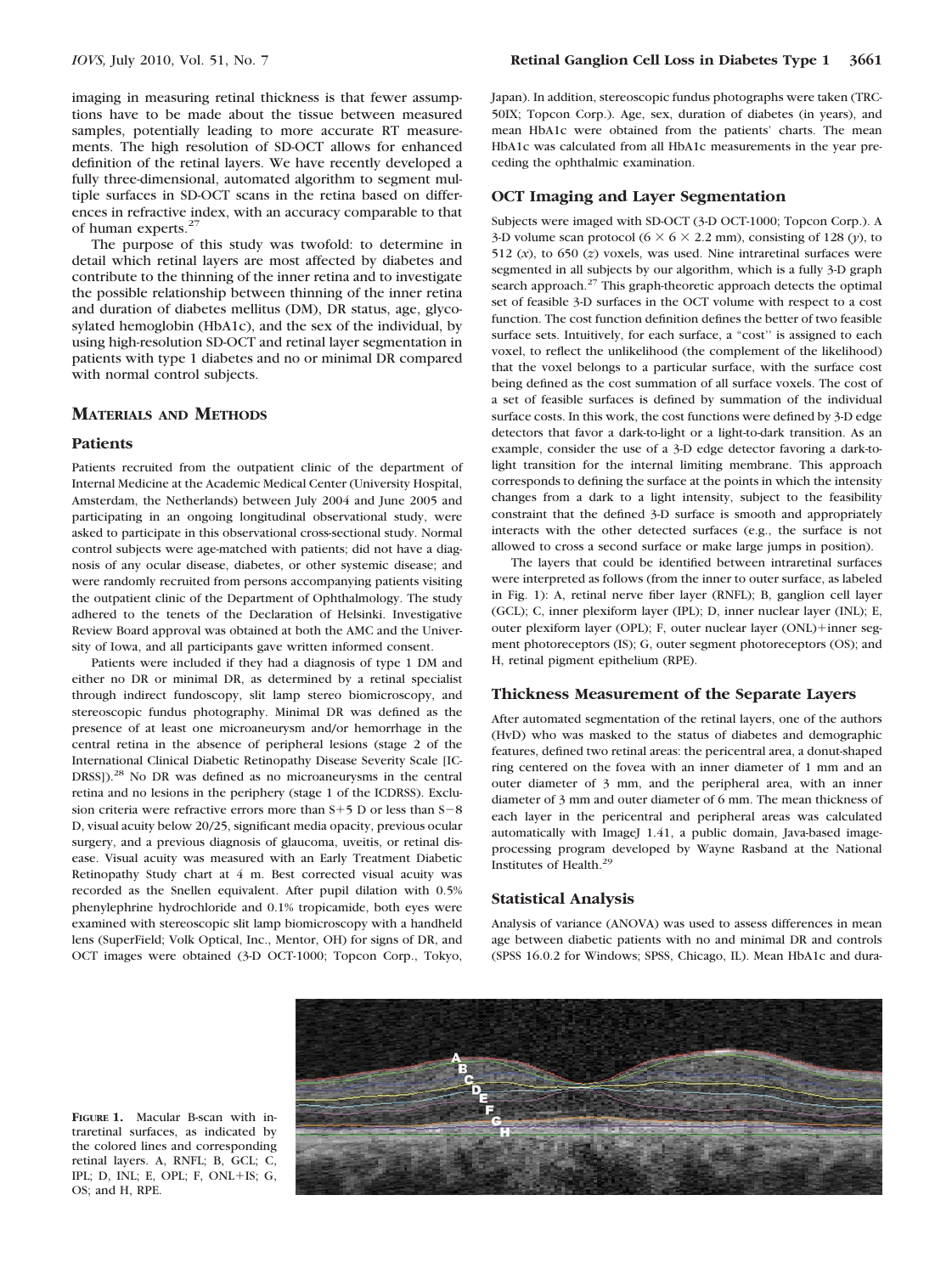**TABLE 1.** Demographics of Patients with Type 1 Diabetes and No or Minimal DR and Control Subjects

| <b>Parameters</b> | No DR<br>$(n = 19)$ | <b>Minimal DR</b><br>$(n = 20)$ | <b>Control Subjects</b><br>$(n = 40)$ |  |
|-------------------|---------------------|---------------------------------|---------------------------------------|--|
| Age, y            | $30 \pm 11$         | $37 \pm 10$                     | $33 \pm 9$                            |  |
| Sex, M:F          | 7:12                | 10:10                           | 24:16                                 |  |
| Duration of DM, y | $14 \pm 7^*$        | $22 \pm 10^*$                   | <b>NA</b>                             |  |
| HbA1c, $%$        | $8.4 \pm 1.5$       | $8.3 \pm 0.8$                   |                                       |  |

Data are the mean micrometers  $\pm$  SD for all subjects in each group. NA, not applicable; —, not performed.

\* Significant difference as compared between the patients with type 1 DM with minimal DR and no DR.

tion of diabetes were compared between patients with no and minimal DR by using the unpaired *t*-test.

Mean RT and mean layer thickness (LT) of diabetic patients with minimal DR, diabetic patients with no DR, and control subjects were compared by ANOVA, followed by a Bonferroni post hoc analysis to correct for multiple comparisons.

Confidence intervals were computed at the  $P = 0.05$  level. Correlation analysis between LT differences and duration of diabetes was performed by calculating the Pearson correlation coefficient. A multiple linear regression model was used to determine the relationship between retinal LT, duration of DM and DR status, while correcting for HbA1c, age, and sex.

# **RESULTS**

## **Demographics**

In total, 40 patients with type 1 diabetes were included, of which 38 have already been described in a previous study in which TD-OCT was used instead of SD-OCT.<sup>26</sup> Nineteen patients had no DR and 20 had minimal DR. There was a significant difference in mean duration of diabetes  $(P = 0.01)$  between the patients with minimal DR and those with no DR (Table 1). There was no significant difference in age and sex in the both patient and control groups. Patients were in average glycemic control (mean HbA1c =  $8.4\%$ ; SD = 1.2%).

#### **Retinal LT Analysis**

**Differences in Regional Retinal LT.** The differences (in micrometers) in regional retinal LT between patients with type 1 DM and no or minimal DR and normal control subjects in the pericentral and peripheral areas of the macula are given in Tables 2 and 3. Significant differences were found in the GCL in the pericentral area of the macula, which was  $5.1 \mu m$ thinner in patients with minimal DR than in normal control subjects (95% confidence interval [CI], 1.1–9.1). The RNFL in the peripheral area of the macula was  $3.7 \mu m$  thinner in patients with minimal DR than in the normal control subjects (95% CI, 1.  $3-6.1$ ). The other retinal layers did not show a significant difference in LT. Patients with diabetes but no DR showed no significant differences in any LT in any area compared with normal control subjects.

**Relationships between GCL and RNFL.** In the pooled population of patients with no or minimal DR, the relationship between individual LTs was assessed. There was a significant and marked linear correlation  $(R = 0.54, P \le 0.01)$  between GCL thickness in the pericentral area of the macula and RNFL thickness in the peripheral area of the macula (Fig. 2), in all patients with diabetes.

**Relationship between GCL Thickness and Duration of DM.** In the pooled population of patients with no or minimal DR, the relationship was assessed between GCL thickness and duration of diabetes. GCL thickness versus duration of diabetes, not corrected for HbA1c, age, sex, and retinopathy status is plotted in Figure 3, showing a significant inverse linear correlation between GCL thickness and duration of diabetes.

**Relationship between GCL Thickness and Duration of DM, Retinopathy Status, Age, HbA1C, and Sex.** A multiple linear regression model was used to assess the relationship between GCL thickness, duration of diabetes, and DR status, while correcting for HbA1c, age, and sex. In Table 4 the standardized coefficients of the explanatory variables—HbA1c, age, sex, duration of DM, and retinopathy status— using GCL thickness as the dependent variable are presented, which shows the DR status to be the best explanatory variable.

## **DISCUSSION**

The findings in this study demonstrate that, in this population, the GCL in the pericentral area and the RNFL in the peripheral area of the macula were thinner in patients with minimal DR than in normal control subjects. There was a significant linear correlation between the GCL thickness in the pericentral area and the RNFL thickness in the peripheral area of the macula. The duration of DM was correlated significantly and inversely with GCL thickness. In the multiple linear regression analysis including age, sex, HbA1c, diabetes duration, and DR status, DR status was the most important explanatory variable.

The results suggest that the thinning of the inner retina in patients with minimal retinopathy, which we described earli $er<sub>1</sub><sup>26</sup>$  is caused primarily by a thinning of the GCL in the pericentral area of the macula, and secondary thinning of the RNFL more peripherally in the macula, because of axonal loss from the central ganglion cells. The ganglion cell axons in the RNFL travel in bundles toward the optic nerve head without any tendency to cross to adjacent bundles or disperse.<sup>30</sup> Therefore, the most pronounced difference in RNFL thickness due to

**TABLE 2.** Mean Layer Thickness Measurements of the Individual Intraretinal Layers in the Pericentral Area of the Macula in Patients with Type 1 DM and No or Minimal DR Compared with Control Subjects

| Parameters  | No DR<br>$(n = 19)$ | Mean<br><b>Difference</b> | 95% CI       | <b>Minimal DR</b><br>$(n = 20)$ | Mean<br><b>Difference</b> | 95% CI       | Control<br>Subjects $(n = 40)$ |
|-------------|---------------------|---------------------------|--------------|---------------------------------|---------------------------|--------------|--------------------------------|
| <b>RNFL</b> | 23.6                | $\Omega$                  | $-1.4 - 1.4$ | 22.3                            | 1.3                       | $-0.1 - 2.7$ | 23.6                           |
| GCL         | 50.8                | $-1.4$                    | $-5.5 - 2.7$ | 44.3                            | 5.1                       | $1.1 - 9.1$  | 49.4                           |
| <b>IPL</b>  | 40.2                | $\Omega$                  | $-2.6 - 2.6$ | 38.1                            | 2.1                       | $-0.4 - 4.6$ | 40.2                           |
| <b>INL</b>  | 38.6                | $-0.9$                    | $-3.2 - 1.4$ | 36.3                            | 1.4                       | $-0.9-3.7$   | 37.7                           |
| OPL         | 30.0                | 0.3                       | $-2.6 - 3.0$ | 31.4                            | $-1.1$                    | $-4.0 - 1.6$ | 30.3                           |
| $ONL+IS$    | 88.3                | 2.6                       | $-4.7-9.8$   | 88.1                            | 2.8                       | $-4.3 - 9.9$ | 90.9                           |
| OS.         | 24.2                | 0.3                       | $-1.9-2.4$   | 24.9                            | $-0.4$                    | $-2.5 - 1.7$ | 24.5                           |
| <b>RPE</b>  | 36.7                | $-1.6$                    | $-3.4-0.2$   | 35.7                            | $-0.6$                    | $-2.4-1.1$   | 35.1                           |

Data are the mean micrometers  $\pm$  SD for all subjects in each group. The bold data indicate a statistically significant difference between patients and control subjects ( $P \leq 0.01$ ).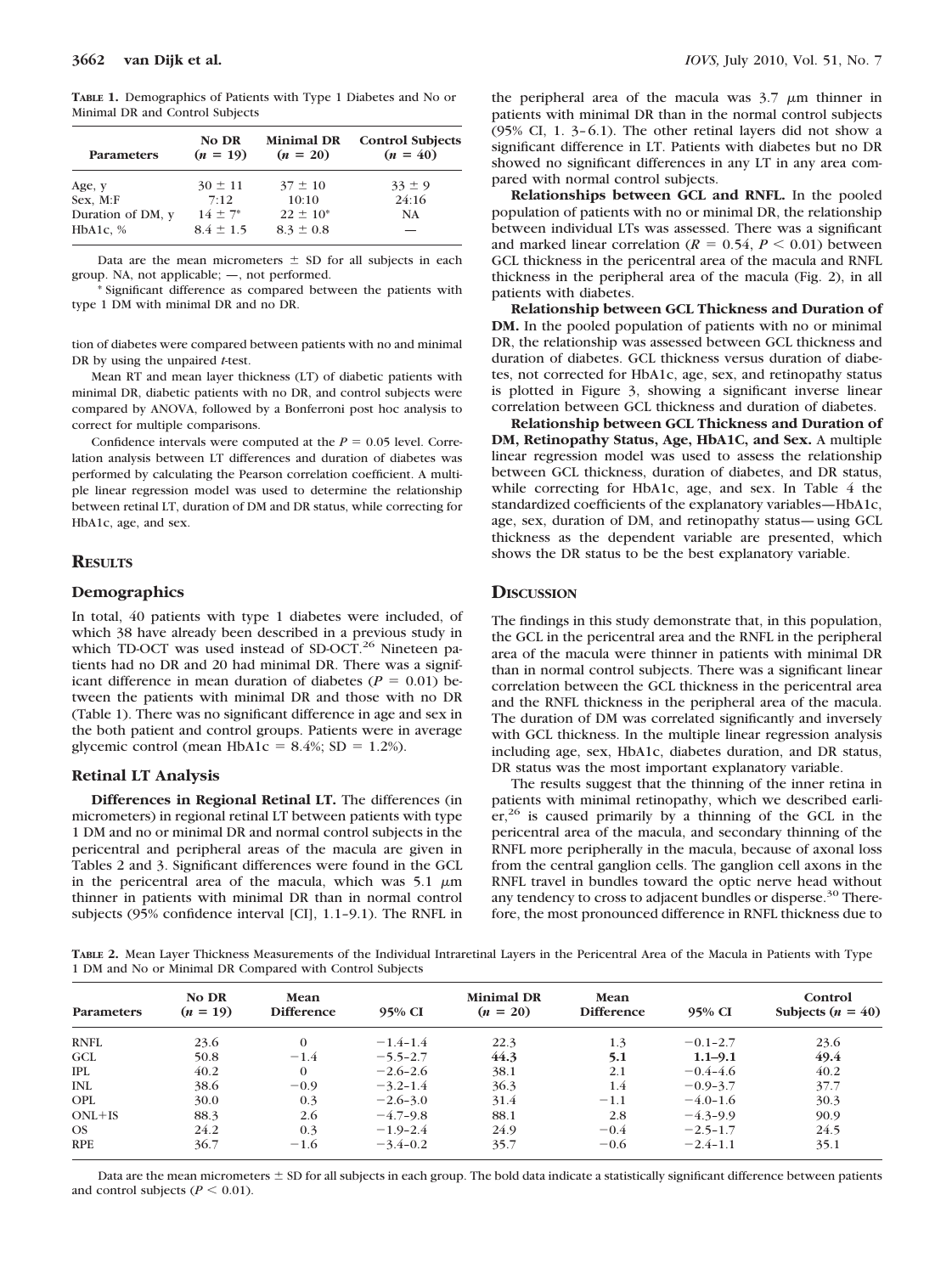| TABLE 3. Mean Layer Thickness Measurements of the Individual Intraretinal Layers in the Peripheral Area of the Macula in Patients with Type 1 |  |
|-----------------------------------------------------------------------------------------------------------------------------------------------|--|
| DM and Minimal or No DR Compared with Control Subjects                                                                                        |  |

| <b>Parameters</b> | <b>No DR</b><br>$(n = 19)$ | Mean<br><b>Difference</b> | 95% CI       | <b>Minimal DR</b><br>$(n = 20)$ | Mean<br><b>Difference</b> | 95% CI       | Control<br><b>Subjects</b><br>$(n = 40)$ |
|-------------------|----------------------------|---------------------------|--------------|---------------------------------|---------------------------|--------------|------------------------------------------|
| <b>RNFL</b>       | 35.8                       | 0.8                       | $-1.7-3.1$   | 32.9                            | 3.7                       | $1.3 - 6.1$  | 36.6                                     |
| <b>GCL</b>        | 30.5                       | $-0.6$                    | $-2.8 - 1.5$ | 28.7                            | 1.2                       | $-0.9-3.3$   | 29.9                                     |
| <b>IPL</b>        | 34.9                       | 0.2                       | $-2.5 - 2.8$ | 32.9                            | 2.2                       | $-0.4 - 4.7$ | 35.1                                     |
| <b>INL</b>        | 30.5                       | $-0.6$                    | $-2.5 - 1.2$ | 28.9                            | 1.0                       | $-0.8 - 2.8$ | 29.9                                     |
| <b>OPL</b>        | 25.3                       | 0.2                       | $-1.1 - 1.4$ | 26.0                            | $-0.5$                    | $-1.7-0.7$   | 25.5                                     |
| $ONL+IS$          | 73.4                       | 2.3                       | $-3.2 - 7.7$ | 74.6                            | 1.1                       | $-4.3 - 6.4$ | 75.7                                     |
| $OS^*$            | 24.6                       | $-1.0$                    | $-3.5 - 1.6$ | 23.0                            | 0.6                       | $-1.9-3.1$   | 23.6                                     |
| <b>RPE</b>        | 33.5                       | $-0.8$                    | $-2.8-1.3$   | 34.2                            | $-1.5$                    | $-3.4 - 0.5$ | 32.7                                     |

Data are the mean micrometers  $\pm$  SD for all subjects in each group. The bold data indicate a statistically significant difference between patients and control subjects ( $P \leq 0.01$ ).

\* Minimal DR,  $n = 16$ ; no DR,  $n = 14$ ; healthy control subjects,  $n = 31$ , measurements with artifacts excluded.

loss of ganglion cells in the pericentral area is expected to be found in the nasal region of the peripheral area of the macula. This result was confirmed in an additional analysis showing a significant difference in RNFL thickness  $(5.5 \mu m; 95\% \text{ CI},$ 1–9.9) in the nasal region of the peripheral area of the macula in patients with minimal DR compared with that in normal control subjects, whereas the difference in the temporal region was minimal (0.4  $\mu$ m; 95% CI, -1.7-2.4).

The results indicate an early neurodegenerative effect on the retina in diabetes, which occurs, even though the vascular component of diabetic retinopathy remains minimal. The mean duration of DM in patients with minimal DR in this study was 8 years longer than that in the patients without DR (Table 1). This result shows that both processes, DR and neurodegeneration, develop slowly over time and that both are late complications of DM, which suggests that both processes are closely linked. However, the exact nature of their interdependence is not known. Each process, once established, probably contributes to the progression of the other. Therefore, neuronal apoptosis may be an important target for new therapeutic interventions.

The significant linear correlation between GCL thickness and duration of diabetes suggests that neurodegeneration loss of GCL—is primarily caused by a prolonged disturbance of the glucose metabolism, perhaps even irrespective of the presence of vasculopathy. Figure 3 shows that longer duration of DM without DR can result in a relatively thin GCL. This assumption is in line with results in earlier reports. A previous study showed that, in diabetic patients with no or mild DR, the macular and foveal thickness is significantly thinner with longer duration of DM.<sup>21</sup> Moreover, neuroretinal functional deficits, such as an abnormal electroretinogram, loss of dark adaptation and contrast sensitivity, color vision disturbances, and abnormal microperimetry were described in several studies in patients with diabetes before the onset of visible vascular lesions.11–20 As the inner retina is part of the central nervous system, the results are also in line with the findings of a



**FIGURE 2.** Correlation between pericentral GCL and peripheral RNFL thicknesses in patients with type 1 diabetes and minimal or no DR (*R*  $0.54, P \leq 0.01$ ).



**FIGURE 3.** Correlation between GCL thickness and duration of diabetes in patients with type 1 diabetes and minimal or no DR ( $R = 0.53$ ,  $P < 0.01$ ).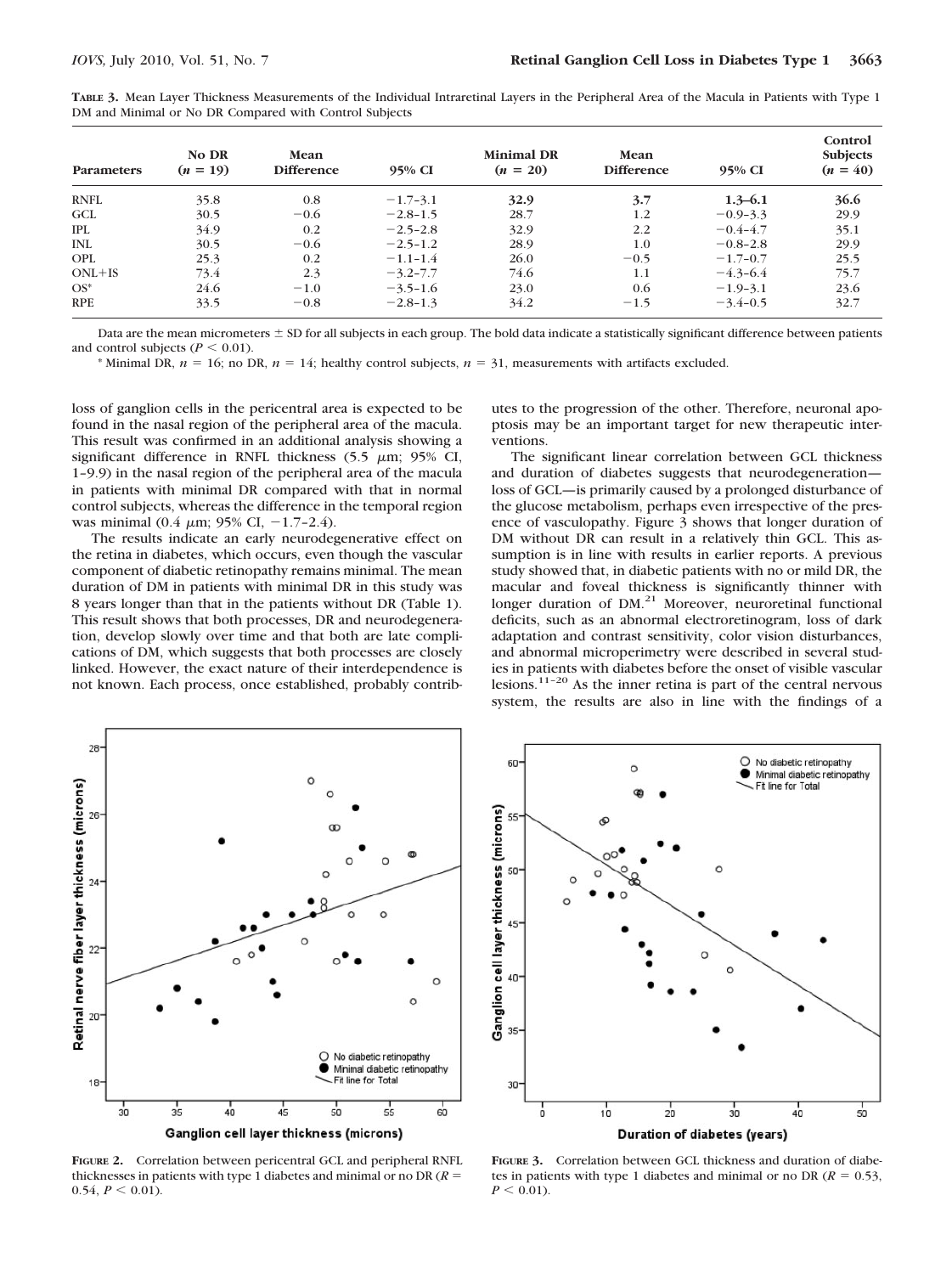**TABLE 4.** Standardized Regression Coefficients Derived from Multiple Linear Regression Analysis with Ganglion Cell Layer Thickness as the Dependent Variable

| Independent | Standardized        |      |  |
|-------------|---------------------|------|--|
| Variable    | <b>Coefficients</b> | P    |  |
| HbA1c       | 0.05                | 0.76 |  |
| Age         | 0.01                | 0.96 |  |
| <b>Sex</b>  | $-0.01$             | 0.93 |  |
| Duration DM | $-0.38$             | 0.06 |  |
| DR status   | $-0.35$             | 0.03 |  |

 $R = 0.62$ ,  $P \le 0.01$ . Regression coefficients are presented in standardized (*z*-score) form.

previous study describing decreased functional connectivity and cognition in diabetic patients with and without microvascular complications. In this study, the authors hypothesized that chronic hyperglycemia, even in the absence of clinically detectable microvascular complications, can negatively affect cognitive functioning and cerebral communication.<sup>31</sup> Although the pathophysiological substrate is yet undefined, there is evidence that chronic hyperglycemia and not the number of hypoglycemic events is the cause of cognitive deterioration and structural brain changes in patients with diabetes.<sup>31-35</sup>

With the introduction of SD-OCT, regional differences in LT can be determined more reliably. TD-OCT (Stratus-OCT; Carl Zeiss Meditec, Dublin, CA) is limited because only six B-scans are obtained, and the data must be interpolated over relatively large areas. The faster scanning time and increased depth resolution of the SD-OCT allow for a substantial improvement of retinal thickness mapping resolution, with less movement artifacts. The results of this study substantially confirm those in a previous study with the Stratus-OCT, in which thinning of the inner retina was described in the same group of patients with type 1 diabetes and minimal DR.<sup>26</sup> Neurodegeneration seems to be a generalized process that occurs throughout the macular area and is not confined to local abnormalities, as is the case with funduscopically visible signs of retinopathy. However, the use of SD-OCT makes it possible to measure individual layers at higher resolution and indicates that the thinning of the inner retina in the macula is primarily due to loss of ganglion cells.

There are limitations to the present study. First, the grading of no or minimal background retinopathy was made by a single reader from a single set of stereoscopic central retinal photographs combined with clinical evaluation, instead of the gold standard—that is, seven-field stereo fundus photography read by independent, trained graders.<sup>36</sup> However, the patients definitely did not have advanced retinopathy, indicating that the results do apply to the earliest stage of DR.

Second, the HbA1c of the normal subjects was not known. Type 2 diabetes is often subclinical; therefore it cannot be excluded that some normal control subjects actually had type 2 diabetes and elevated blood sugar levels, although the prevalence of diabetes at this age is low. Also, the presence of undiagnosed diabetes would most likely lead to underestimation, not overestimation, of the difference in inner retinal thickness between patients and control subjects.

In summary, this study demonstrates selective loss of thickness of the GCL in the pericentral area and corresponding loss of RNFL thickness in the peripheral area of the macula in patients with type 1 diabetes and minimal DR compared with control subjects. These results support the concept that early DR includes a neurodegenerative component. The hypothesis that diabetes causes retinal neuropathy independent of retinopathy is intriguing (although larger studies are needed) and potentially links retinal neuropathy to other diabetic neuropathies.

## *References*

- 1. Abu-El-Asrar AM, Dralands L, Missotten L, Al-Jadaan IA, Geboes K. Expression of apoptosis markers in the retinas of human subjects with diabetes. *Invest Ophthalmol Vis Sci.* 2004;45:2760 –2766.
- 2. Antonetti DA, Barber AJ, Bronson SK, et al. Diabetic retinopathy: seeing beyond glucose-induced microvascular disease. *Diabetes.* 2006;55:2401–2411.
- 3. Barber AJ, Lieth E, Khin SA, Antonetti DA, Buchanan AG, Gardner TW. Neural apoptosis in the retina during experimental and human diabetes: early onset and effect of insulin. *J Clin Invest.* 1998;102:783–791.
- 4. Barber AJ. A new view of diabetic retinopathy: a neurodegenerative disease of the eye. *Prog Neuropsychopharmacol Biol Psychiatry.* 2003;27:283–290.
- 5. Barber AJ, Antonetti DA, Kern TS, et al. The Ins2Akita mouse as a model of early retinal complications in diabetes. *Invest Ophthalmol Vis Sci.* 2005;46:2210 –2218.
- 6. Gastinger MJ, Singh RS, Barber AJ. Loss of cholinergic and dopaminergic amacrine cells in streptozotocin-diabetic rat and Ins2Akita-diabetic mouse retinas. *Invest Ophthalmol Vis Sci.* 2006; 47:3143–3150.
- 7. Gastinger MJ, Kunselman AR, Conboy EE, Bronson SK, Barber AJ. Dendrite remodeling and other abnormalities in the retinal ganglion cells of Ins2 Akita diabetic mice. *Invest Ophthalmol Vis Sci.* 2008;49:2635–2642.
- 8. Martin PM, Roon P, Van Ells TK, Ganapathy V, Smith SB. Death of retinal neurons in streptozotocin-induced diabetic mice. *Invest Ophthalmol Vis Sci.* 2004;45:3330 –3336.
- 9. Park SH, Park JW, Park SJ, et al. Apoptotic death of photoreceptors in the streptozotocin-induced diabetic rat retina. *Diabetologia.* 2003;46:1260 –1268.
- 10. Rungger-Brandle E, Dosso AA, Leuenberger PM. Glial reactivity, an early feature of diabetic retinopathy. *Invest Ophthalmol Vis Sci.* 2000;41:1971–1980.
- 11. Bearse MA Jr, Adams AJ, Han Y, et al. A multifocal electroretinogram model predicting the development of diabetic retinopathy. *Prog Retin Eye Res.* 2006;25:425– 448.
- 12. Bronson-Castain KW, Bearse MA Jr, Neuville J, et al. Adolescents with type 2 diabetes: early indications of focal retinal neuropathy, retinal thinning, and venular dilation. *Retina.* 2009;29:618 – 626.
- 13. Di Leo MA, Caputo S, Falsini B, et al. Nonselective loss of contrast sensitivity in visual system testing in early type I diabetes. *Diabetes Care.* 1992;15:620 – 625.
- 14. Dosso AA, Bonvin ER, Morel Y, Golay A, Assal JP, Leuenberger PM. Risk factors associated with contrast sensitivity loss in diabetic patients. *Graefes Arch Clin Exp Ophthalmol.* 1996;234:300 –305.
- 15. Fortune B, Schneck ME, Adams AJ. Multifocal electroretinogram delays reveal local retinal dysfunction in early diabetic retinopathy. *Invest Ophthalmol Vis Sci.* 1999;40:2638 –2651.
- 16. Hardy KJ, Lipton J, Scase MO, Foster DH, Scarpello JH. Detection of colour vision abnormalities in uncomplicated patients with type 1 diabetes with angiographically normal retinas. *Br J Ophthalmol.* 1992;76:461– 464.
- 17. Kurtenbach A, Flogel W, Erb C. Anomaloscope matches in patients with diabetes mellitus. *Graefes Arch Clin Exp Ophthalmol.* 2002; 240:79 – 84.
- 18. Lopes de Faria JM, Katsumi O, Cagliero E, Nathan D, Hirose T. Neurovisual abnormalities preceding the retinopathy in patients with long-term type 1 diabetes mellitus. *Graefes Arch Clin Exp Ophthalmol.* 2001;239:643– 648.
- 19. Ng JS, Bearse MA Jr, Schneck ME, Barez S, Adams AJ. Local diabetic retinopathy prediction by multifocal ERG delays over 3 years. *Invest Ophthalmol Vis Sci.* 2008;49:1622–1628.
- 20. Realini T, Lai MQ, Barber L. Impact of diabetes on glaucoma screening using frequency-doubling perimetry. *Ophthalmology.* 2004;111:2133–2136.
- 21. Asefzadeh B, Fisch BM, Parenteau CE, Cavallerano AA. Macular thickness and systemic markers for diabetes in individuals with no or mild diabetic retinopathy. *Clin Exp Ophthalmol.* 2008;36:455– 463.
- 22. Biallosterski C, van Velthoven ME, Michels RP, Schlingemann RO, DeVries JH, Verbraak FD. Decreased optical coherence tomogra-